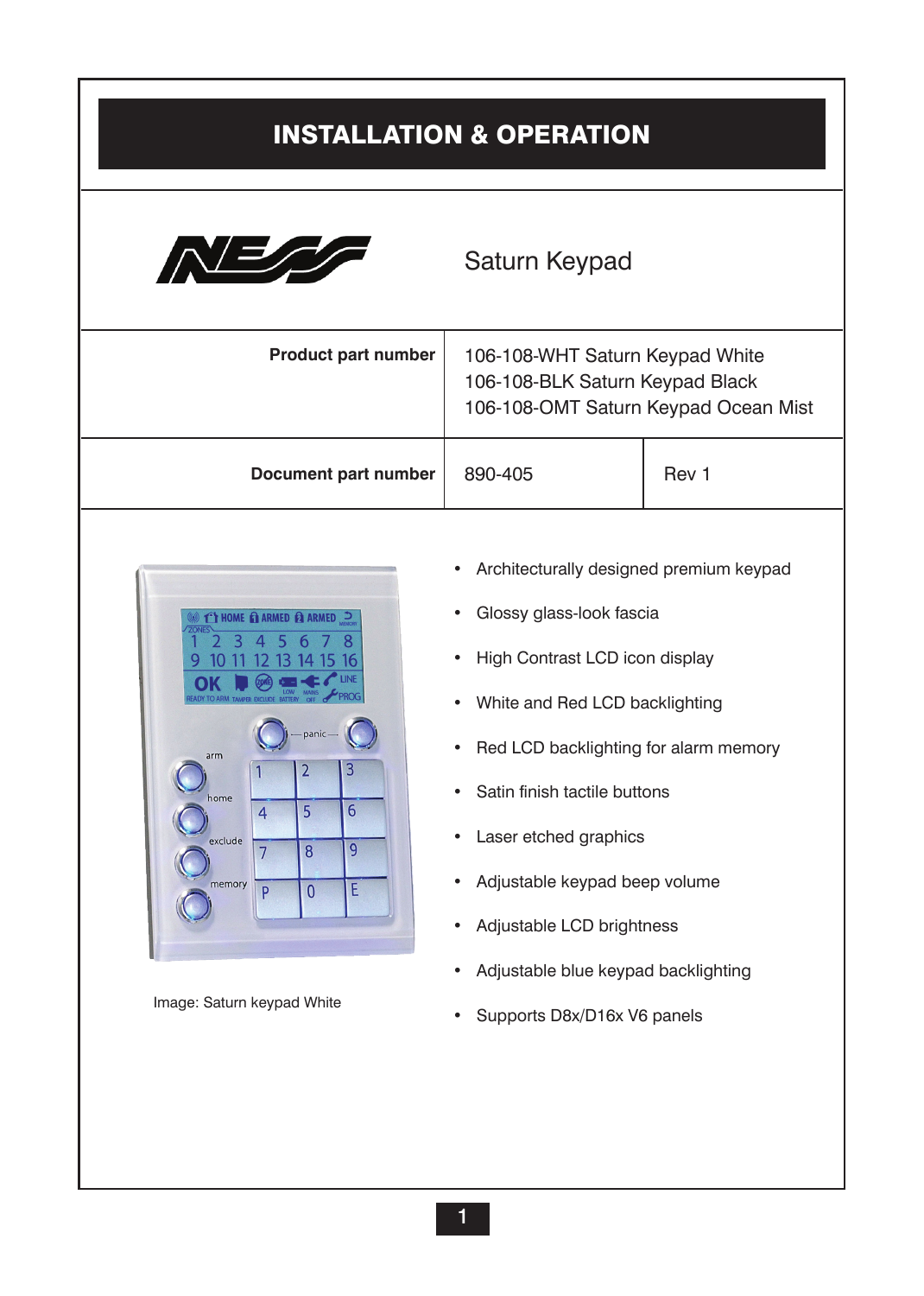#### **INSTALLATION**

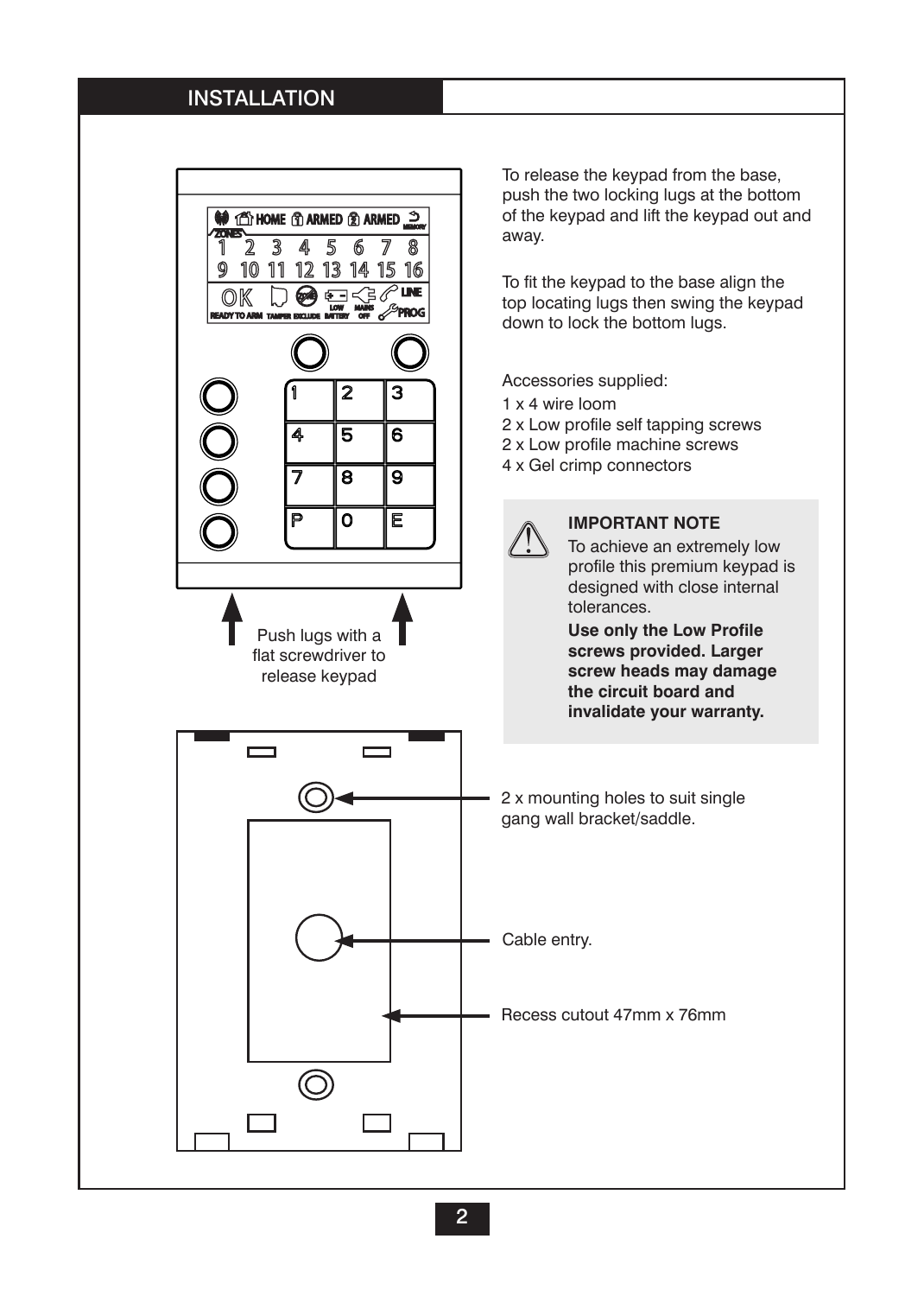## **INSTALLATION**

## **Wiring**

TELEPHONE

BOX TAMPER & PROGRAM LINK = Sealed, normal state = Tamper alarm state Power up with link off to enter installer program mode

Diagnostics. Connect an 8 Ohm horn speaker to

> **"HEARTBEAT" LED** Constantly flashes

Keypad should be wired to the control panel using minimum 7/020 security cable.

Up to three Saturn keypads can be connected per control panel as long as the maximum current draw for all detectors and keypads is below 500mA. Maximum allowable cable distance is 100m including cable to all keypads. Wire additional keypads in "star" configuration to the control panel.

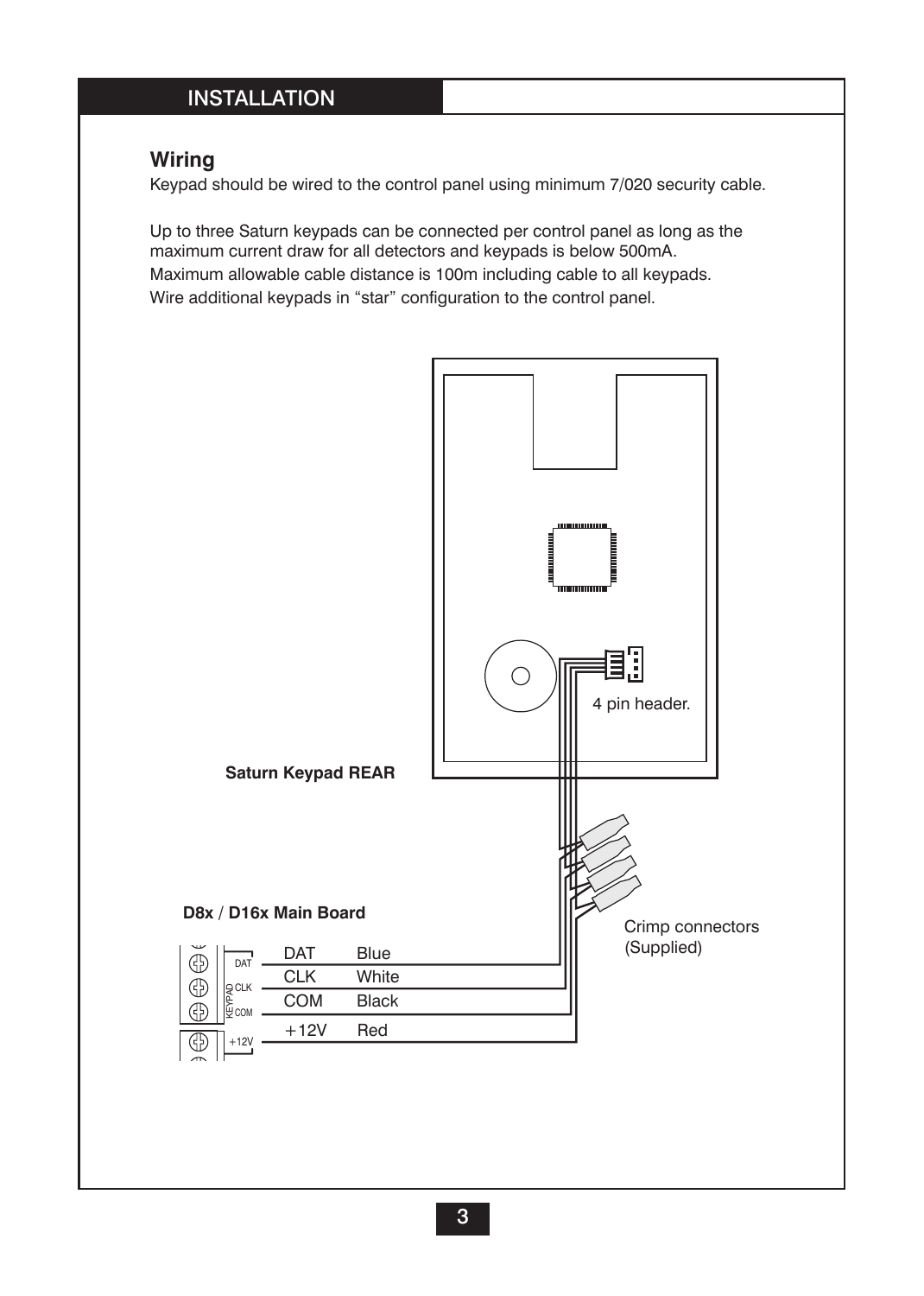#### SATURN OPERATION For the User **Unique FeaturesO 1 HOME & ARMED & ARMED 3** Adjustable White LCD back lighting  $\overline{2}$  $3\overline{4}$  $56$  $78$ Adjustable red LCD 9  $10<sup>°</sup>$ 11 12 13 14 15 16 backlighting for Alarm OK Memory Key pairs for Panic, Fire Stylish and elegant & Medical alarms glass-look fascia  $\overline{\phantom{a}}$ home 5 6  $\overline{a}$ Adjustable keypad beep Satin finish buttons volume with tactile "click" exclude  $\overline{7}$  $\overline{8}$  $\overline{9}$ memory  $\overline{0}$ p F Adjustable blue keypad backlighting Low installation profile Adjust **Chime Volume** Press and hold the **0** key. Release when the desired volume is reached. A short beep will be heard at the highest level. O r  $\breve{\rm c}$ 10 Levels Adjust **Key Beep Volume** Press and hold the **P** key. Release when the desired volume is reached. A short beep will be heard at the highest level. 10 Levels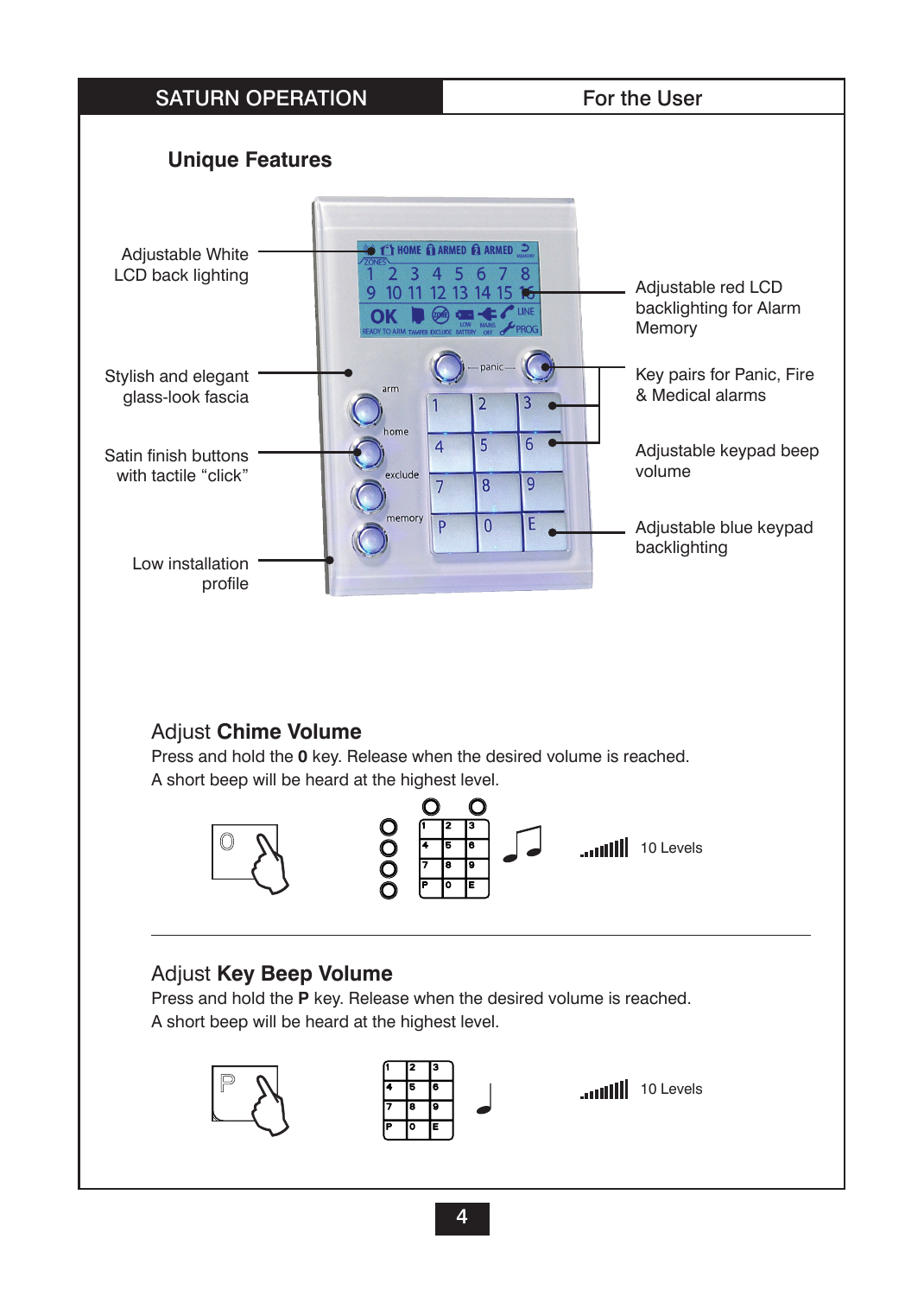#### SATURN OPERATION For the User

#### Adjust **Keypad Backlight Brightness**

Press and hold the **6** key. Release when the desired brightness is reached. A short beep will be heard at the highest level.



#### Adjust **LCD brightness - White backlight**

Press and hold the **9** key. Release when the desired brightness is reached. Brightness level 1-10 is displayed on the LCD during adjustment.



## **Red backlight**

Saturn Keypad has a unique high visibility flashing RED backlight mode which is triggered by any alarm event. The red backlighting is designed to be especially visible to alert you that an alarm event has occurred and is present in the alarm memory.

## Adjust **LCD brightness - Red backlight**

Press and hold the **7** key. Release when the desired brightness is reached. Brightness level 1-10 is displayed on the LCD during adjustment.



#### **Red backlight** options

The flashing red backlight option has three methods of operation, selectable by options 1 to 3.

Press and hold the **8** key. Release when the desired option 1, 2 or 3 is reached.



#### **Red backlight Options**

- 1. Red backlight is cleared by any keypress (Default).
- 2. Red backlight flashes until the Alarm Memory icon is cleared.
- 3. Red backlight is disabled.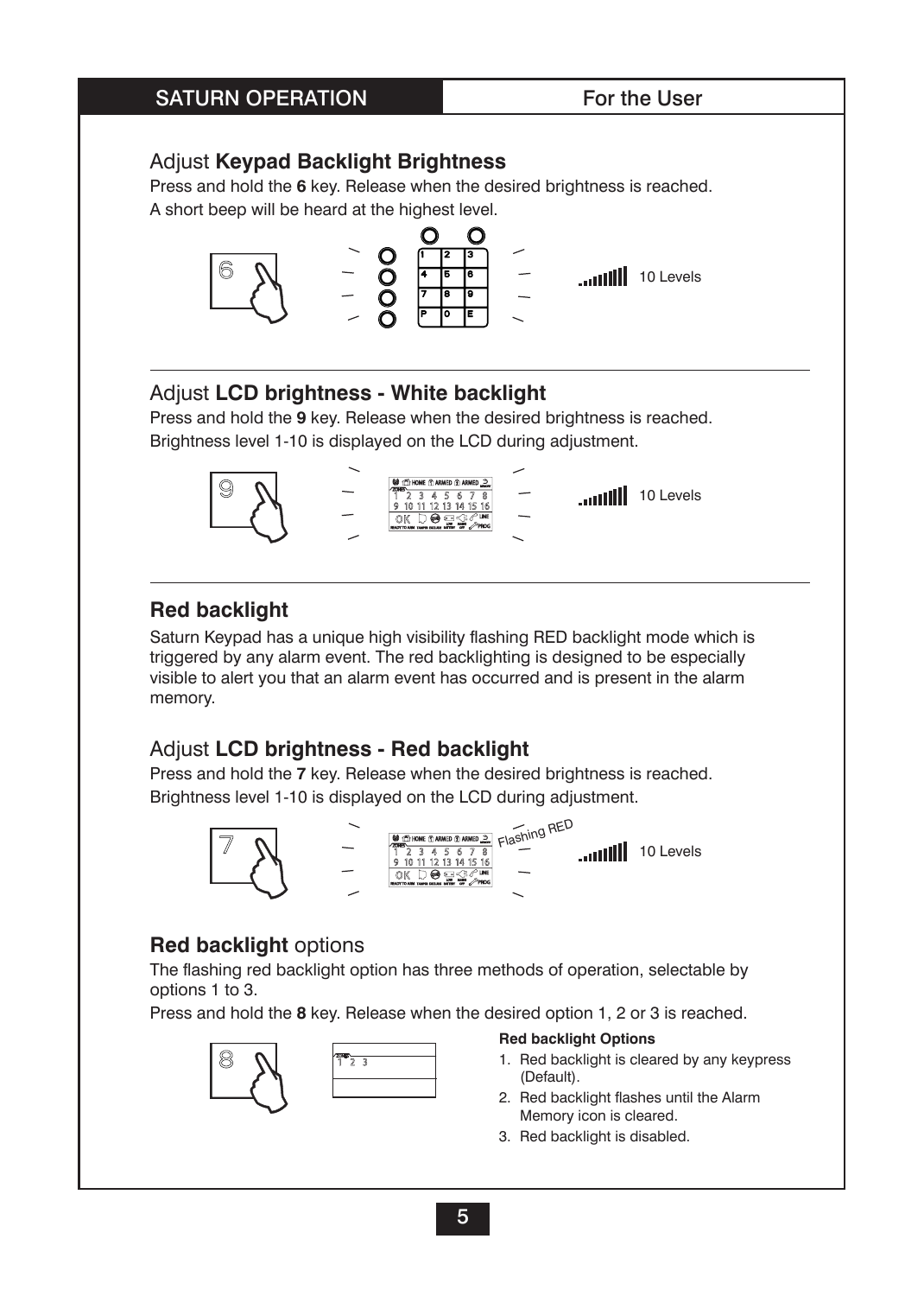#### SATURN OPERATION For the User

#### **Special Key Functions**

These Double Key functions are only available when the Saturn keypad is used with D8x/ D16x panels V6 and later. Not applicable to previous panel versions.



#### **Panic Alarm**

1. Press the two Panic keys together for PANIC alarm. (Press and hold the keys for at least 1.5sec)

2. If programmed by the installer, the Panic keys are also used to turn AUX outputs ON or OFF. (See D8x/D16x V6 Installation Manual P141E-P144E).

To operate AUX1 press 11\* to turn on, press 11# to turn off. To operate AUX2 press 22\* to turn on, press 22# to turn off. To operate AUX3 press 33\* to turn on, press 33# to turn off. To operate AUX4 press 44\* to turn on, press 44# to turn off.

| 4                       | 2 | $\overline{\mathbf{3}}$<br>$\overline{\bullet}$ |  |
|-------------------------|---|-------------------------------------------------|--|
| 4                       | 5 | 6                                               |  |
| 7                       | 8 | 9                                               |  |
| $\overline{\mathsf{P}}$ | Ō | E                                               |  |

#### **Fire Alarm**

Press the 1 & 3 keys together for FIRE alarm. (Press and hold the keys for at least 1.5sec)

#### **Medical Alarm**

Press the 4 & 6 keys together for Medical alarm. (Press and hold the keys for at least 1.5sec)

**NOTE:** Fire Alarm and Medical Alarm are disabled by default. See P126E control panel programming.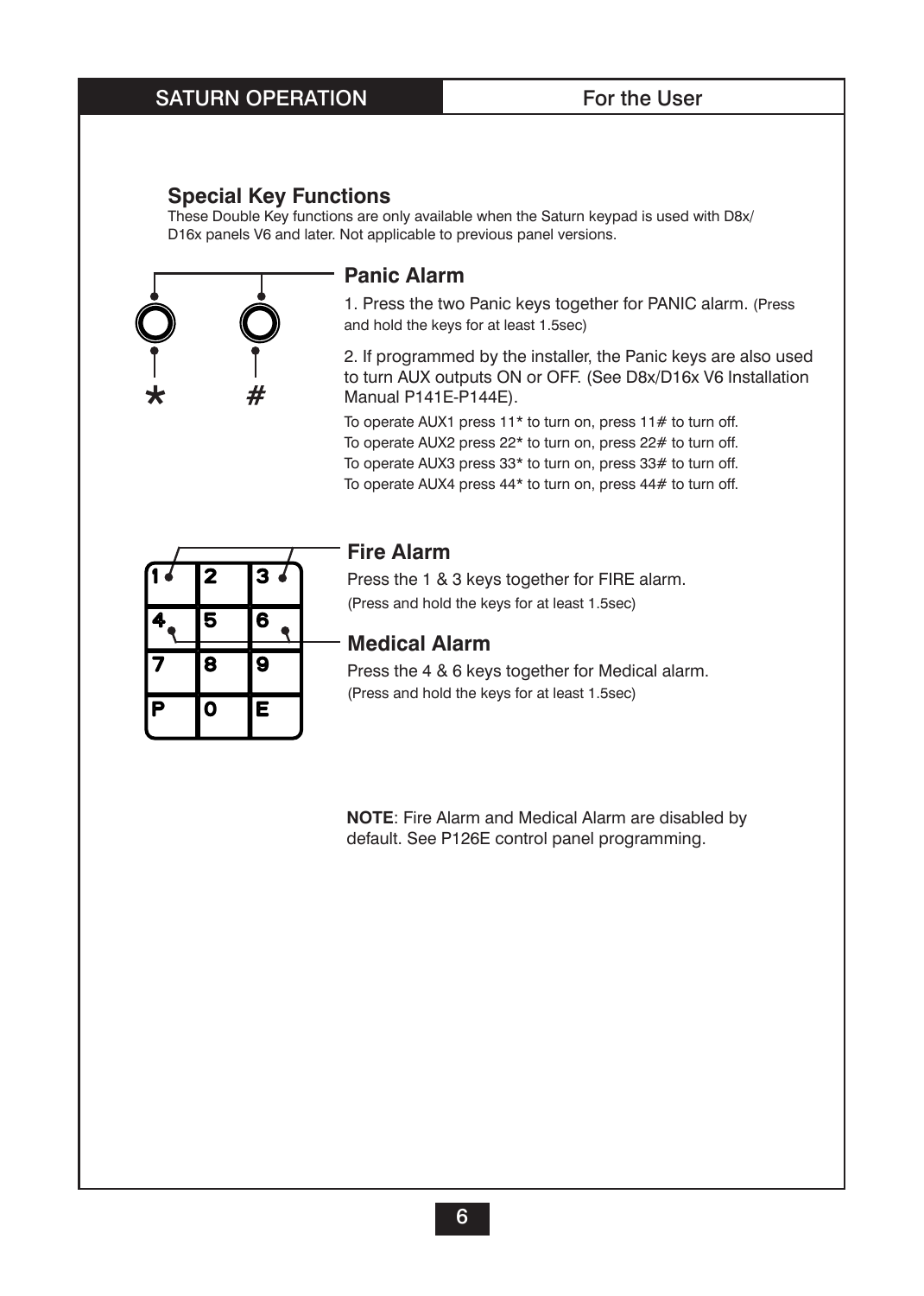# SATURN PROGRAMMING For the Installer

## **Programming**

Programming option P126E in the D8x/D16x V6 and later control panels enable the Saturn KP Panic, Medical and Fire alarms as well as the Chime mode. Saturn can also be used with previous versions of D8x/D16x panels but these Saturn options will not be available.

| <b>P126E</b>                                                                                                                                             | D8x/D16x PANEL / KEYPAD OPTIONS                                                                                                                      |  |
|----------------------------------------------------------------------------------------------------------------------------------------------------------|------------------------------------------------------------------------------------------------------------------------------------------------------|--|
| <b>PROGRAM MODE LEVEL</b><br>Installer Program mode / NessComms<br>V5.3 or later.                                                                        | The Saturn keypad has keypad pairs for Panic,<br>Fire and Medical alarms and special chime<br>modes.                                                 |  |
| <b>FACTORY DEFAULT</b><br>All off.                                                                                                                       | These program options are available only in<br>D8x/D16x V6 and later.                                                                                |  |
| <b>NOTES</b>                                                                                                                                             | <b>TO PROGRAM</b>                                                                                                                                    |  |
| • One or all options can be enabled.                                                                                                                     | 1. Press <b>P126E.</b>                                                                                                                               |  |
| • To operate Saturn double key                                                                                                                           | 2. Press 1E-5E to turn an option ON or OFF.                                                                                                          |  |
| functions press and hold the matching<br>keys for at least 1.5sec. (In normal<br>operating mode only, keypad pairs are<br>disabled in programming mode). | 1E ON, enables double key PANIC.<br>2E ON, enables double key FIRE.<br>3E ON, enables double key MEDICAL.<br>4E ON, enables Entry Chime in Day mode. |  |
| <b>RELATED OPTIONS</b><br>P61E 5E-8E Keypad PANIC outputs<br>P75E 2E Report MEDICAL alarms<br>P75E 3E Report PANIC alarms<br>P75E 4E Report FIRE alarms  | Used to announce entry in Day mode.<br>5E ON, enable Chime in Saturn keypads.<br>Used to announce entry in Monitor mode.                             |  |
|                                                                                                                                                          |                                                                                                                                                      |  |